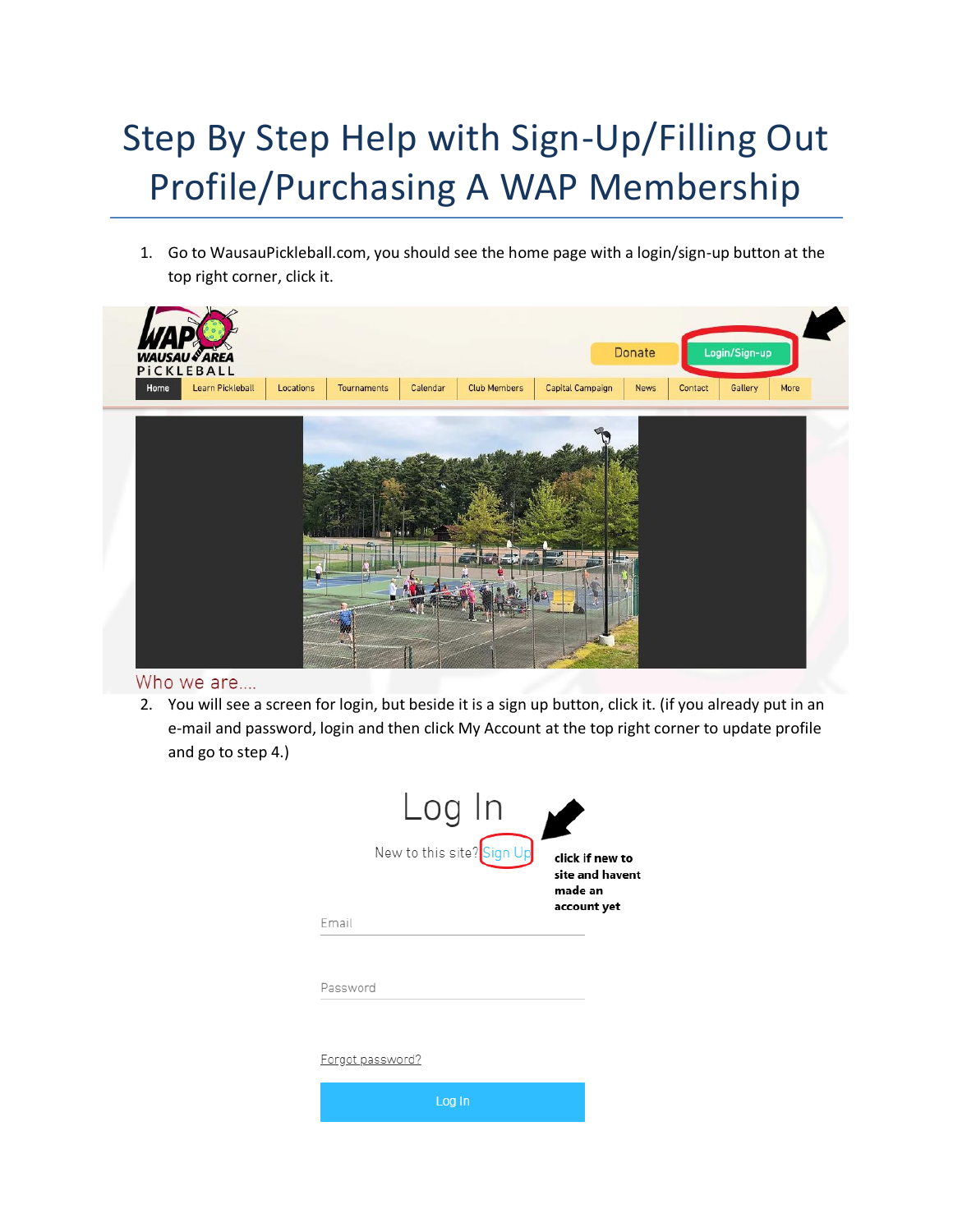3. Type in the e-mail you would like associated with WAP, and then use a password for it that you won't forget. This will be your login information for wausaupickleball.com and what you will use to sign-in with in the future. Once complete click the Sign-Up button.

| Sign Up                      |  |  |  |  |
|------------------------------|--|--|--|--|
| Already a member? Log In     |  |  |  |  |
| Email<br>testemail@gmail.com |  |  |  |  |
| Password                     |  |  |  |  |
|                              |  |  |  |  |
| Sign Up                      |  |  |  |  |

4. After you click Sign Up, it will take you to your account profile. Click the Update Profile button.

|                                        |                  |           |                     |          |                     |                     |                       |         | My Account |    |
|----------------------------------------|------------------|-----------|---------------------|----------|---------------------|---------------------|-----------------------|---------|------------|----|
| USAU & AREA<br><b>WA</b><br>PICKLEBALL |                  |           |                     |          |                     |                     | <b>Donate</b>         |         | Logout     |    |
| Home                                   | Learn Pickleball | Locations | Tournaments         | Calendar | <b>Club Members</b> | Capital Campaign    | <b>News</b>           | Contact | Gallery    | Mo |
|                                        |                  |           |                     |          | <b>Profile</b>      |                     |                       |         |            |    |
| <b>First Name:</b>                     |                  |           |                     |          |                     |                     |                       |         |            |    |
| Last Name:                             |                  |           |                     |          |                     |                     |                       |         |            |    |
| Date Of Birth                          |                  |           |                     |          |                     |                     |                       |         |            |    |
| Gender:                                |                  |           |                     |          |                     |                     |                       |         |            |    |
| USAPA #:                               |                  |           |                     |          |                     |                     | Profile Picture       |         |            |    |
| <b>Current Rating:</b>                 |                  |           |                     |          |                     |                     |                       |         |            |    |
| Email:                                 |                  |           | testemail@gmail.com |          |                     |                     | <b>Update Profile</b> |         |            |    |
| Phone:                                 |                  |           |                     |          |                     | Become a WAP member |                       |         |            |    |
| Address:                               |                  |           |                     |          |                     |                     |                       |         |            |    |
| City:                                  |                  |           |                     |          |                     |                     |                       |         |            |    |
| State:                                 |                  |           |                     |          |                     |                     |                       |         |            |    |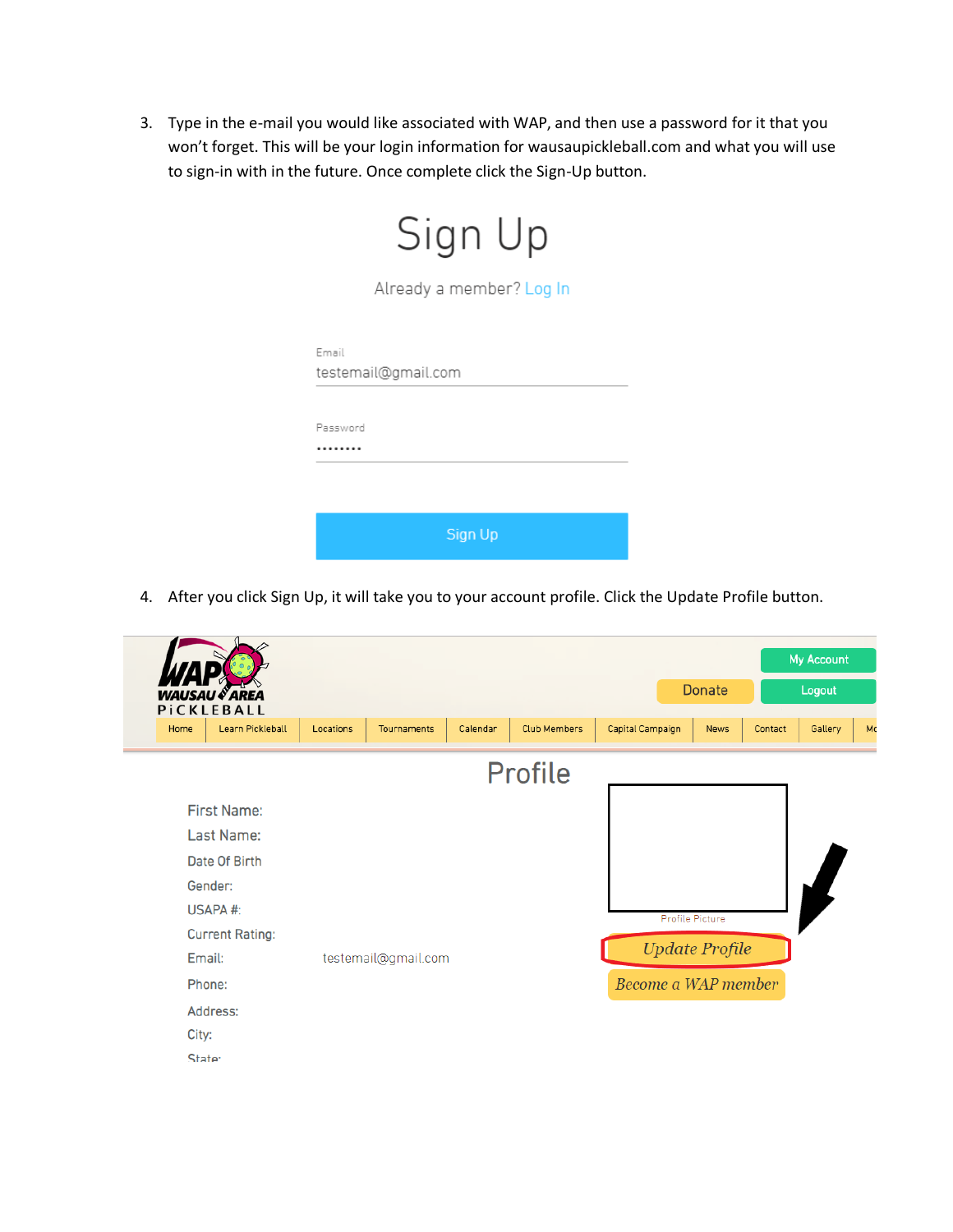5. From here we will update the profile with the needed information so you can be added to the WAP database. Please fill in all red text boxes, add a picture if you'd like and check all boxes required. Here is a sample of what it should look like:

|                                                          | Member Profile                                                                                                               | Profile Picture    |
|----------------------------------------------------------|------------------------------------------------------------------------------------------------------------------------------|--------------------|
| Shannon                                                  | Pickleball                                                                                                                   |                    |
| 10/06/95                                                 | <b>O</b> Female<br>$O$ Male                                                                                                  |                    |
| 3.0<br>$\checkmark$                                      | <b>USAPA No</b>                                                                                                              |                    |
| testemail@gmail.com                                      | 1234567890                                                                                                                   | $+$ Upload Picture |
| 123 Pickleball Ave                                       |                                                                                                                              | (X) IMG_8256.JPG   |
| Wausau                                                   | <b>WI</b>                                                                                                                    | 54401              |
|                                                          |                                                                                                                              |                    |
| Mr. Pball                                                | 911                                                                                                                          |                    |
| I authorize the WAP to share my name/contact information | I authorize the WAP to use my photo for promotional purposes<br>I authorize the WAP to share my email/phone with WAP members |                    |
| Shannon Pickleball                                       | 10/21/2019                                                                                                                   |                    |
| Parent/Guardian Sign                                     |                                                                                                                              |                    |
|                                                          |                                                                                                                              | Update             |

 $\sim$  $\mathbf{u}$  $\sum_{i=1}^{n}$ 

6. Once you click on the Update button it will take you back to the top of the profile page. The information is now saved. From here you can buy a WAP membership to access other parts of the website. Click the Become a WAP Member button. Here you will be taken to the WAP Membership Form. Your information is auto-filled in because please check all the boxes and text boxes required. Once done, press the submit button. Here is a sample: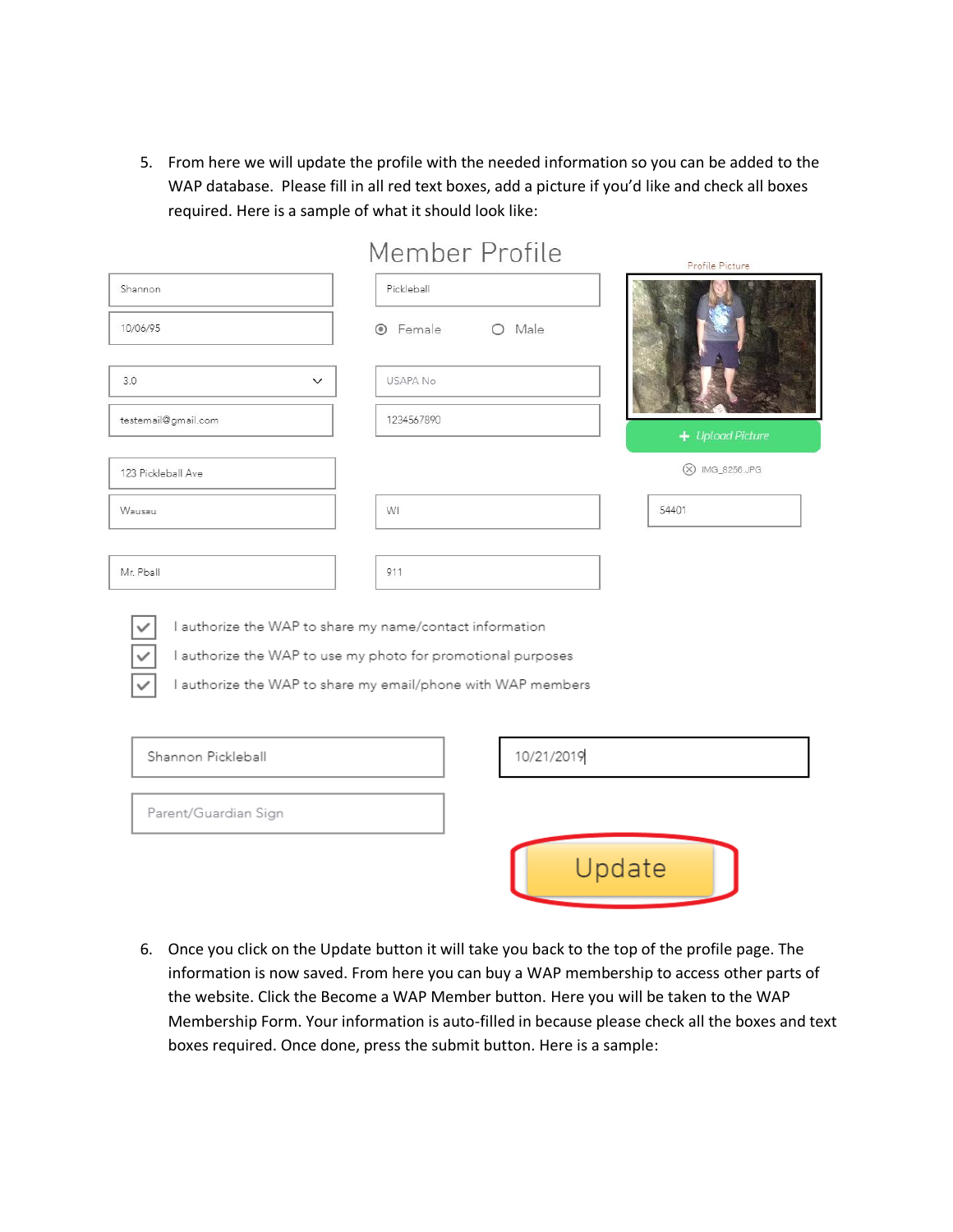## **WAP Membership Form**

#### **Member Profile**

| First Name:     | Shannon             | Last Name:                          | Pickleball |
|-----------------|---------------------|-------------------------------------|------------|
| Date of Birth:  | 10/06/95            | Gender:                             | Female     |
| Current Rating: | 3.0                 | USAPA Reg #:                        | 0          |
| Email:          | testemail@gmail.com | Phone:                              | 1234567890 |
| Address:        | 123 Pickleball Ave  | <b>Emergency Contact: Mr. Pball</b> |            |
| City:           | Wausau              | Emergency Phone: 911                |            |
| State:          | WI                  |                                     |            |
| Zip:            | 54401               | GWAPC Serial #:                     |            |

 $\boxed{\triangleright}$  Check This if you have read Liability Waiver

## **Liability Waiver:**

I realize the nature of the Wausau Area Pickleball (WAP) club activities and the equipment used in conjunction with those activities may expose me to hazards or risks that may include minor injuries, broken or sprained limbs, overexertion, or heat exhaustion, along with other, more serious injuries, including hospitalization and death.

In consideration of my participation in WAP club activities, I hereby accept all risk to my health or property and release the WAP, its Board of Directors, officers, agents, employees, independent contractors, and club members from any and all liability to me, my personal representatives, estate, heirs, next of kin, and assigns for any and all illness or injury to my person, including death, that may result from or occur during participation in the activities.

□ Check this if you have read Code of Conduct

## **Code Of Conduct:**

All Wausau Area Pickleball (WAP) club members agree to the following code of conduct, which is established to provide an environment in which all players can play the game to the best of their abilities - and most importantly, to enjoy themselves while doing so. This code applies to any WAP organized or sponsored event.

The WAP Code of Conduct is comprised of the following guidelines of behavior:

> Always exhibit good sportsmanship when playing or spectating. This can include goodnatured ribbing, but never includes illnatured remarks. Do not taunt. Keep the game FUN.

> Never use profanity.

> Never direct any form of abuse at others.

> Never throw your paddle, or otherwise purposely mishandle any equipment.

> Be respectful of players of lesser ability; encourage their effort, praise their good shots, and don't disparage their poor ones.

> Always strive to make correct line calls, but remember that if there is any doubt, you must call the ball 'in'.

> Never go onto a court while a point is in progress if you are not part of the game. Also, don't walk behind a court while a point is being played. Wait until play stops, then move quickly behind the court from one side to the other

 $\boxed{\vee}$  I authorize the WAP to share my name/contact information.

 $\boxed{\vee}$  I authorize the WAP to use my photo for promotion purposes.

 $\boxed{\vee}$  I authorize the WAP to share my email/phone with WAP members.

WAP partners with the Marathon County Parks Department, YMCA and Greenheck Fieldhouse, membership names and/or contact information could be shared with partners. Occasionally photos are shared on Facebook or in flyers/brochures for promotional purposes.

Shannon Pball

10/21/2019

Submit